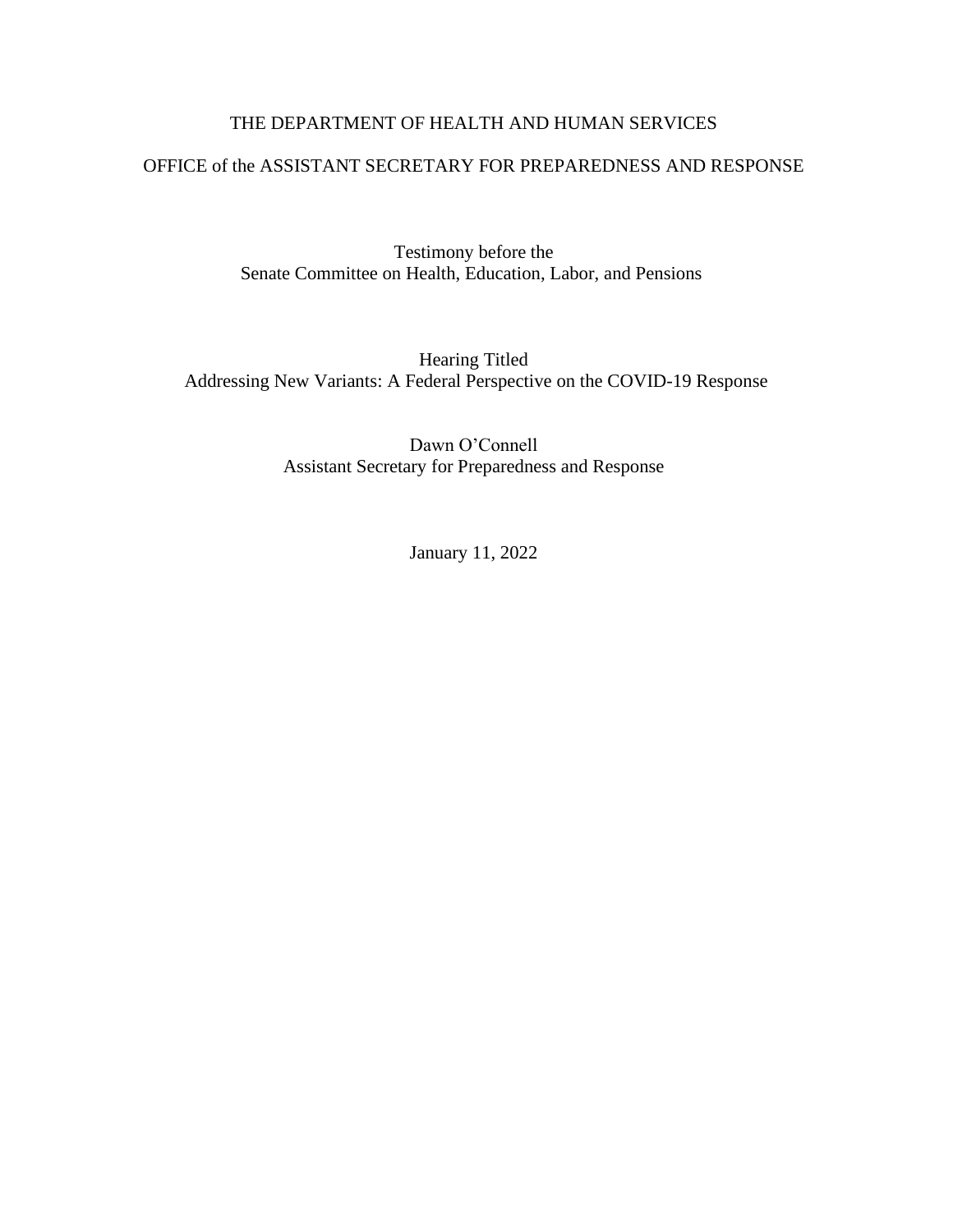Chair Murray, Ranking Member Burr, and distinguished members of the Committee, it is an honor to testify before you today on efforts within the U.S. Department of Health and Human Services (HHS) Office of the Assistant Secretary for Preparedness and Response (ASPR) to respond to the current pandemic, restore and strengthen our capabilities, and prepare for future health emergencies. I am grateful for this opportunity to address this Committee and appreciate your continued support.

## **Update on ASPR's COVID-19 Response Effort**

As we enter the third year of the pandemic, we continue to apply a whole of government approach to protect Americans from COVID-19. At the direction of Secretary Becerra and in my role as ASPR, I am responsible for leading HHS' COVID-19 response coordination. In this role, I work closely with my fellow panelists on all facets of the Department's response, however, for the purposes of this testimony, I will focus my update on the work for which the ASPR organization is chiefly responsible.

## *HHS Coordination Operations and Response Element (HCORE)*

The vaccines and therapeutics available to us today are the result of an unprecedented partnership between HHS and the Department of Defense, through the Countermeasures Acceleration Group (CAG), previously known as Operation Warp Speed. Together this team, has helped develop and deliver over 600 million doses of vaccine and 3.9 million treatment courses to protect the American people from COVID-19.

On December 31, 2021, our Memorandum of Understanding with DOD expired and on January 1, 2022, we successfully completed the planned transition of this work to the recently established HHS Coordination Operations and Response Element, or HCORE. HCORE institutionalizes the efforts previously led by the CAG within ASPR. It will allow us to build on the progress to date, retain expertise and skills, and continue providing the necessary tools to the American people to respond to the COVID-19 pandemic.

Since my last appearance before the committee, HCORE continues to lead, in partnership with CDC, the rollout and distribution of the Pfizer, Moderna, and Johnson & Johnson vaccines and boosters. While the data suggests that primary doses of vaccine confer reduced levels of protection against Omicron, we know that boosters strengthen protection significantly. These vaccines are being administered widely at 90,000 locations around the country, and ample supply is available in the field to meet the needs for both booster and primary series vaccinations. Additionally, the introduction of vaccines for children ages 5 through 11 has resulted in over 6.7 million doses delivered for this population. Significant work with the state, federal, territorial, and pharmacy partners continues to ensure that there is ample vaccine available at locations where young children are likely to receive their vaccines.

In addition to vaccines HCORE continues to purchase and distribute to states and jurisdictions a wide variety of treatments including monoclonal antibodies and oral antivirals. In total, we have bought nearly 30 million treatment courses for patients with COVID-19.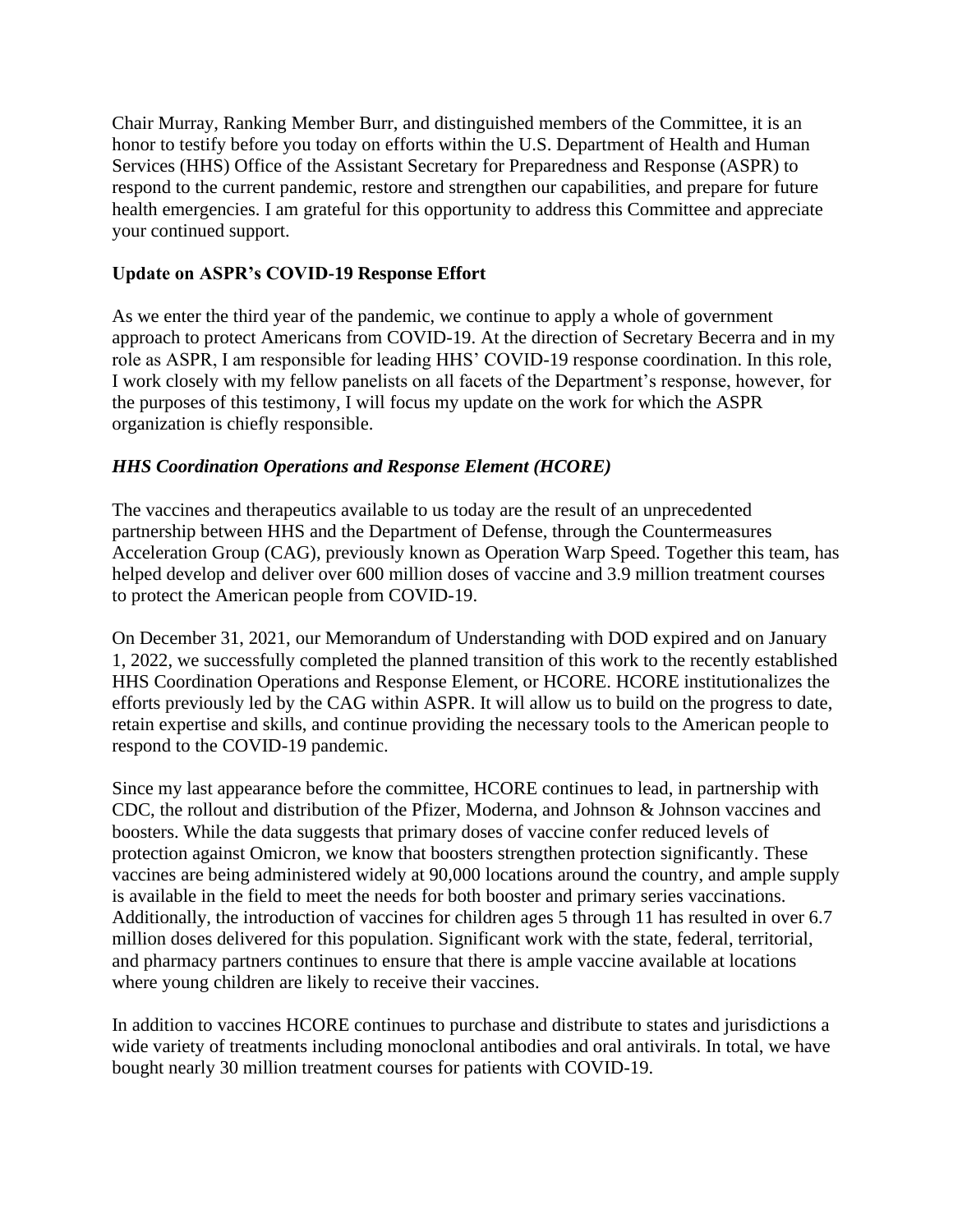Some of these therapies may be less effective against Omicron, however. The new variant is predicted to have markedly reduced susceptibility to two of the monoclonal antibody treatments we have purchased (Lilly's bamlanivimab/etesevimab and Regeneron's REGEN-COV). However, two of the monoclonal antibody treatments we have procured are expected to retain activity against Omicron—GSK's Sotrovimab and AstraZeneca's EVUSHELD. We are increasing our supply of the GSK monoclonal to 1 million courses over the next few months and are on track to have more than 250,000 courses available in January. AstraZeneca's monoclonal is a pre-exposure therapy which is targeted for immunocompromised individuals at high risk. We will have more than half a million courses on hand in January.

In addition to these monoclonal antibody treatments, the newly authorized oral antiviral pills developed by Merck and Pfizer are expected to retain activity against Omicron and HCORE is distributing doses to all states and jurisdictions. More than 360,000 courses were delivered to dispensing sites in December—with a total of about 3 million courses of the Merck antiviral and more than 265,000 of the Pfizer antiviral on the way in January. The Administration recently announced plans to double the Pfizer antiviral order from 10 million to 20 million treatment courses.

## *Biomedical Advanced Research and Development Authority*

The Biomedical Advanced Research and Development Authority (BARDA) continues to leverage the supplemental appropriations provided by Congress to support the development of vaccines, therapeutics, and diagnostics to end the COVID-19 pandemic. BARDA has awarded contracts for 78 medical countermeasure projects to aid the COVID-19 response to date. All of these contract awards are listed on medicalcountermeasures.gov in detail and include 16 therapeutics, 55 diagnostics, and seven vaccine candidates. Notably, BARDA has placed 1.5 billion doses of vaccine under contract (including a combination of adult primary, booster, and pediatric doses), distributed over 3.3 million doses of monoclonal antibodies, and shipped more than 182 million diagnostic kits.

BARDA also supports research on expanding eligibility for the current authorized and approved vaccines as well as the continued development of vaccine candidates that have not yet been authorized or approved. This ongoing work on vaccines is critical as we begin to look for next generation vaccines that are easier to store, ship, administer and may prove more durable than the current authorized and approved vaccines.

BARDA's work on therapeutics is critical as we seek to balance the ease of administration with the benefits of the treatment. For example, many of the available monoclonal antibodies are administered by infusion which must be done in clinical settings. BARDA's collaboration with industry on developing oral antivirals offer an important alternative to monoclonal antibodies. As a result, there are now two antivirals available under EUA for the prehospital treatment of patients at high risk for progression to severe COVID-19.

BARDA continues to play an important role in the development of diagnostic tests that expand beyond central labs to point of care and at home solutions. This includes contracts for three molecular and two antigen point of care and home use tests and for two molecular and five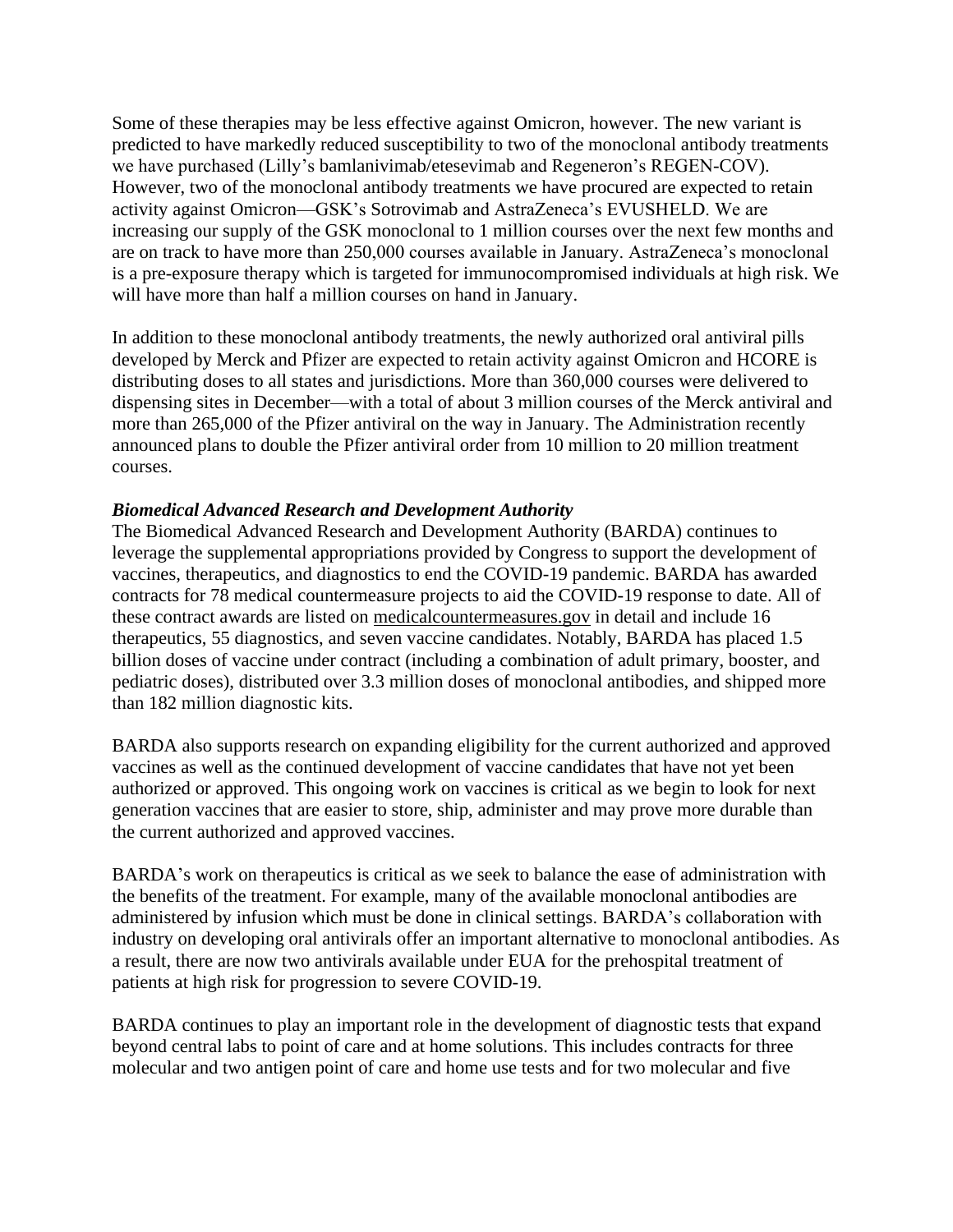antigen point of care only tests. In addition, BARDA has funded six manufacturing capacity expansion efforts to increase domestic testing capacity.

## *Strategic National Stockpile and Medical Supply Chain*

The pandemic has severely strained our public health and medical supply chains. As this Committee is well aware, the medical supply chain ecosystem is complex, with different private sector players and market dynamics across multiple domains of medical equipment and supplies. Many vital products and their raw materials are primarily made overseas, and practices like "just in time" inventory management resulted in difficulty accelerating manufacturing when demand surged last spring. This created significant and devastating challenges for States and healthcare systems that required access to these key supplies.

Over the course of the COVID-19 response, the SNS has worked to backstop States' medical supply needs at an accelerated pace. Since the beginning of the pandemic, the SNS has deployed more than 250 million items to aid the national response including Personal Protective Equipment (PPE), ventilators, Federal Medical Stations, and pharmaceuticals. In particular, the SNS deployed almost 3,000 ventilators to 17 jurisdictions between July and October 2021, to respond to the Delta variant case surge. The SNS has deployed more than 300 ventilators and High Flow Nasal Cannula to six jurisdictions since Omicron emerged.

I highlighted in my testimony in July that ASPR continues to work to replenish SNS inventory to levels at or above pre-COVID-19 amounts to ensure we are prepared for any subsequent wave of additional cases and to do so – to the extent possible – with domestically manufactured supplies and equipment. As of December 29, 2021, the SNS has utilized approximately \$12 billion from COVID-19 supplemental appropriations provided by Congress to have in its inventory approximately: 747 million N95 respirators (59 times pre-pandemic levels); 274 million surgical and procedure face masks (8.5 times pre-pandemic levels); 19.6 million face shields (two times pre-pandemic levels); 59.6 million gowns and coveralls (12.5 times pre-pandemic levels); 4 billion gloves (240 times pre-pandemic levels); and 158,000 ventilators (10 times pre-pandemic levels). SNS has also made investments to ensure there is capacity to make these critical supplies.

In addition, to better identify and understand baseline issues during the COVID-19 response and improve future response operations, we supported three meetings with Tribal representatives to determine if changes or updates are needed regarding how federally recognized Tribal governments request SNS support. These listening sessions were in collaboration with the Indian Health Service (IHS), the Centers for Disease Control and Prevention (CDC)/Division of State and Local Readiness, and the HHS/Office of Intergovernmental and External Affairs (IEA). The SNS team continues to engage other key state and local leaders and organizations as it seeks input on how to improve access to the stockpile.

While replenishing the SNS is essential, it is also critical to address the root cause of why supply chains were so strained in the first place. ASPR is taking on this work as well since ensuring a safe and consistent public health supply chain for medical materials, ingredients, and supplies is critical for any national response to public health emergencies.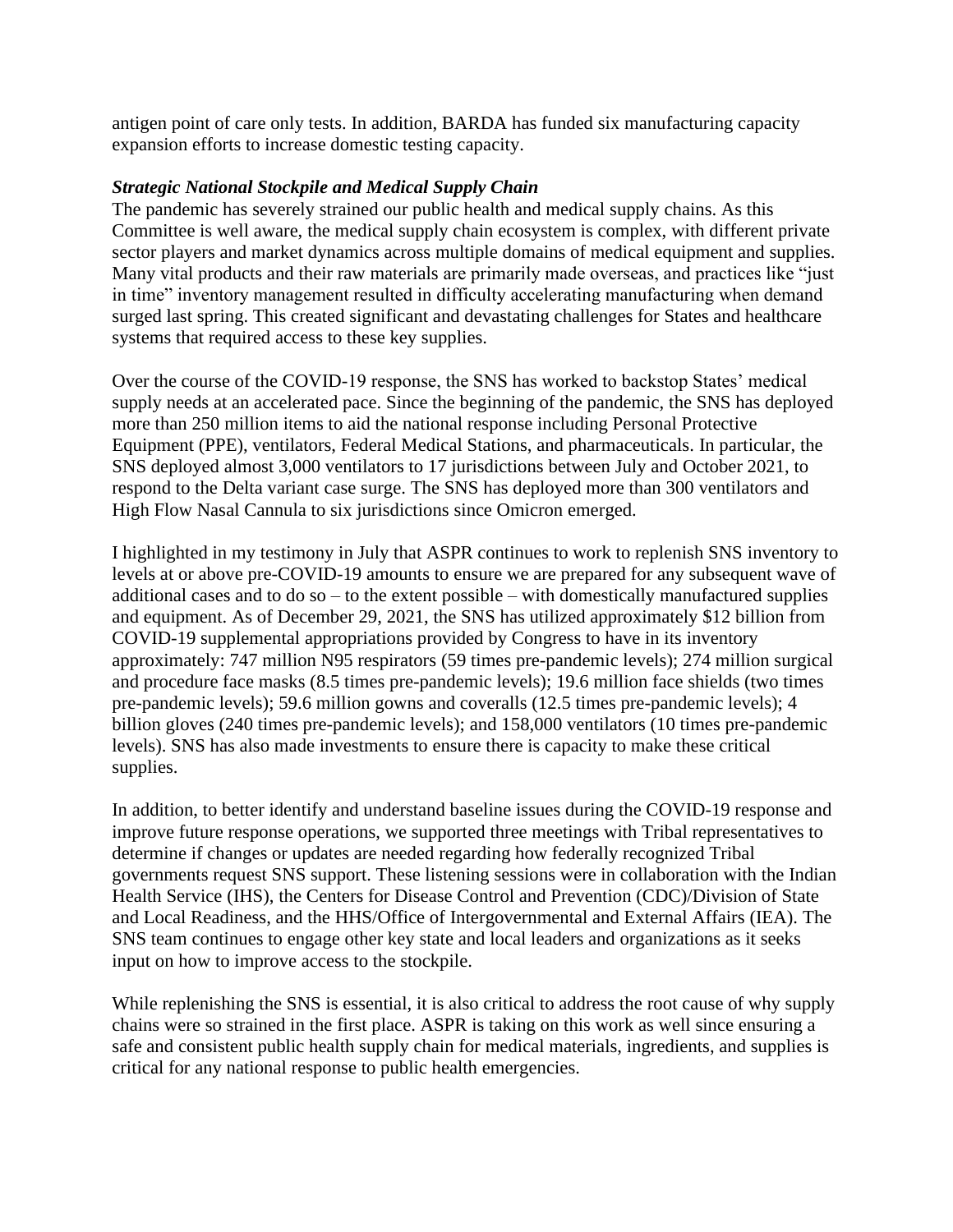Throughout the COVID-19 response, ASPR has leveraged the authorities delegated to the Secretary under the Defense Production Act (DPA) to issue 66 priority ratings for United States Government (USG) contracts for health resources, eight priority ratings for USG contracts for industrial expansion, three priority ratings for non-USG contracts to support the production of resins for both diagnostics and infusion pumps, and the manufacture of closed suction catheters for treatment of patients with COVID-19—all to ensure private sector partners making lifesaving products are able to acquire the raw materials, components, and products requisite to deliver for the response.

Also under the DPA, ASPR is strengthening the industrial base to secure and develop domestic capacity, retool and expand industry machinery, scale production facilities, train workforces, and ultimately infuse the supply chain and marketplace with products the U.S. needs to contain further pandemic waves. ASPR continues to invest in critical funding in expanding domestic manufacturing including investments in manufacturing PPE, testing consumables, vaccine raw material, vaccine vials, at home and point of care tests, and testing raw materials. Each of these domestic manufacturing initiatives meets current, as well as future COVID-19 needs, and seeks to create or sustain high-value domestic jobs.

All of these investments, and the industrial base overall, require dedicated and persistent management and engagement. As such, my intent is to institutionalize this mission in ASPR. I am working to integrate and organize supply chain situational awareness and industrial analysis, domestic industrial base expansion, and supply chain logistics into a new office within ASPR. Bringing these pieces together will strengthen our industry partnerships and support our work to establish and maintain resilient supply chains. I ask for your support as we work to address this effort and would be happy to provide future briefings on this effort as needed.

As you are likely aware, several groups outside of ASPR are reviewing the SNS as well as other federal stockpiles. Specifically, the HHS Inspector General (IG) is completing a three-year SNS review. The IG began the review when the SNS transitioned from CDC to ASPR in 2018 but shifted the review slightly in 2020 with the onset of the COVID-19 pandemic to review holdings, requirements, and available resources to meet needs.

In addition, the National Academies (NAS) has reviewed at our request the Public Health Emergency Medical Countermeasures Enterprise (PHEMCE), the interagency group of experts that advise, among other things, what should go into the SNS. The full report is available via the NAS website: [https://www.nap.edu/read/26373/chapter/1.](https://www.nap.edu/read/26373/chapter/1) We are reviewing the findings in the National Academies report to determine how to strengthen both the PHEMCE and the SNS. Restoring and rebuilding the SNS is one of my priorities and I look forward to reviewing both of these reports and incorporating their findings or recommendations into the strategic work we are undertaking to rebuild and restore the stockpile and realign it with the PHEMCE. I would be happy to discuss both of these reports with this Committee once both are released and made public. As chair of the PHEMCE, I plan to incorporate lessons learned from the COVID-19 response into future PHEMCE planning. I'm pleased to report that we will relaunch the PHEMCE next month.

#### *Healthcare System Preparedness*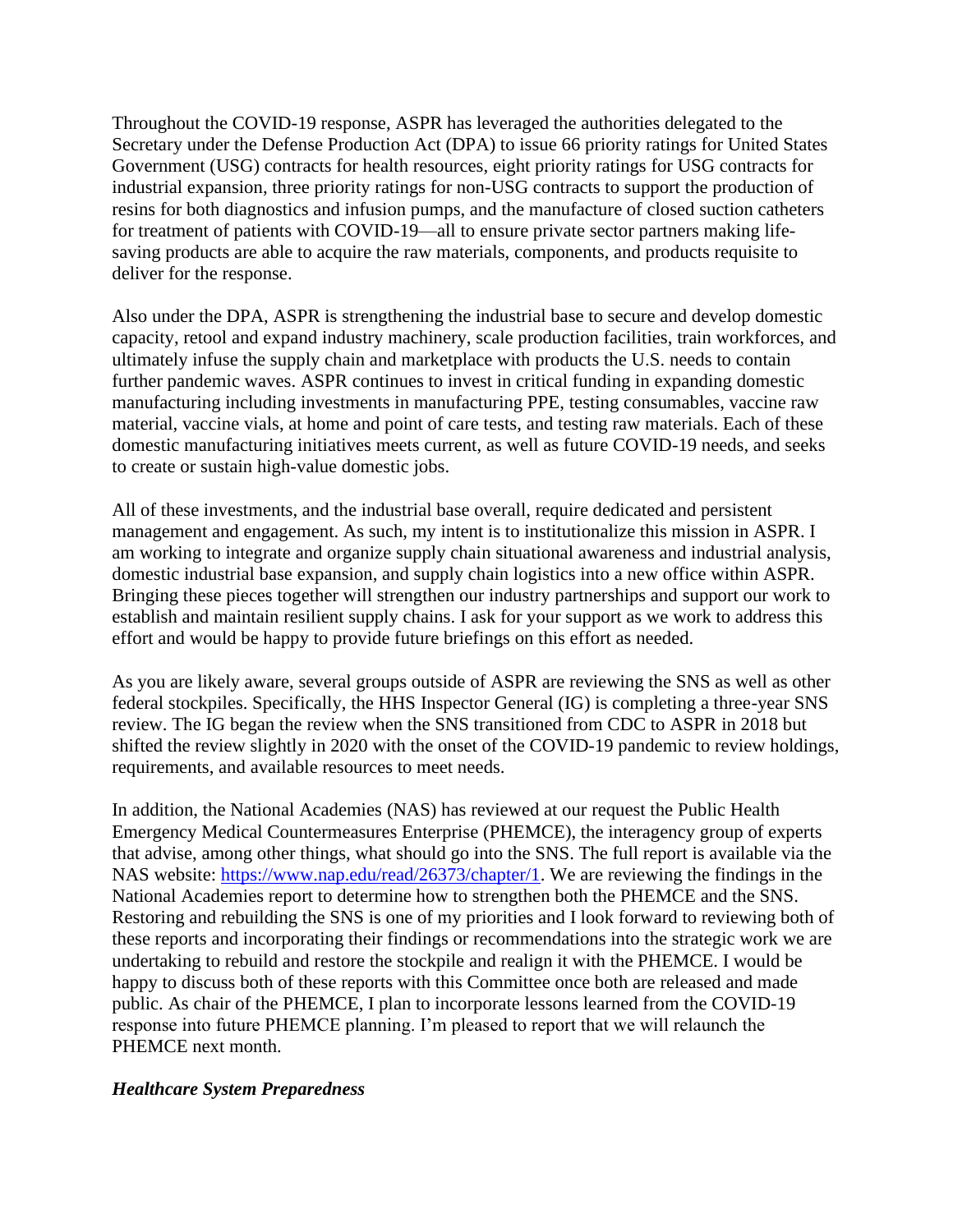Next, I want to share more about ASPR's work to prepare our healthcare system to surge to meet the demands of those being treated for COVID-19, without compromising day-to-day healthcare needs.

Through ASPR's Hospital Preparedness Program (HPP), ASPR has invested \$350 million from supplemental appropriations in the National Special Pathogen System (NSPS). These investments span the 62 HPP funding recipients, their associated 55 Special Pathogen Treatment Center sub-recipients, 10 Regional Ebola and Special Pathogen Treatment Centers (RESPTC) recipients, the National Ebola Training and Education Center (NETEC) (a consortium of three academic medical centers), and 53 hospital associations, while leveraging and amplifying technical guidance from the CDC. These components work together to provide a coordinated, national approach to preparing healthcare systems to surge for public health and medical emergencies.

We also continue to support our Regional Disaster Health Response System (RDHRS) demonstration sites. The goal of the RDHRS is to link together existing health systems to address health care preparedness challenges, establish best practices, expand access to specialty clinical care, and increase medical surge capacity at the regional level. As I mentioned in my November 2021 statement, a fourth RDHRS demonstration site was established at Emory University. With this award, we now have demonstration sites based at Massachusetts General Hospital, Nebraska Medical Center, and Denver Health and Hospital Authority. The ultimate goal of this system is to support a more coordinated, comprehensive, and capable health care disaster response system able to respond to health security threats.

As part of our COVID-19 pandemic response, the National Special Pathogen System coordinated national expertise, regional capabilities, and state and local healthcare capacities across the public and private sectors to support an effective pandemic response. Looking ahead, I look forward to examining ways to strengthen investments like these in preparedness to ensure the healthcare system is ready to surge for future public health and medical incidents.

Further, if a public health or healthcare system becomes overwhelmed with patients, States can request National Disaster Medical System (NDMS) personnel to provide additional support. Since July 2021, forty National Disaster Medical System teams – nearly 880 team members – were deployed to support sites in nineteen separate states and the Commonwealth of the Northern Mariana Islands (CNMI). There is currently an NDMS team in New York and Missouri. For these deployments, NDMS personnel support a range of functions including hospital augmentation and decompression, setting up medical overflow centers for patients, and mortuary support. As we learn more about Omicron, and if additional needs are identified, we will continue to make resources available to states and communities to respond.

Of note, this critical system requires a renewal of its direct hiring authority, which was set to expire on September 30, but was extended as part of the continuing resolution. NDMS has utilized this authority to bring on additional personnel – over 1,000 personnel hired to date – and will continue to utilize the expedited authority, if extended by Congress, to continue to enhance the force.